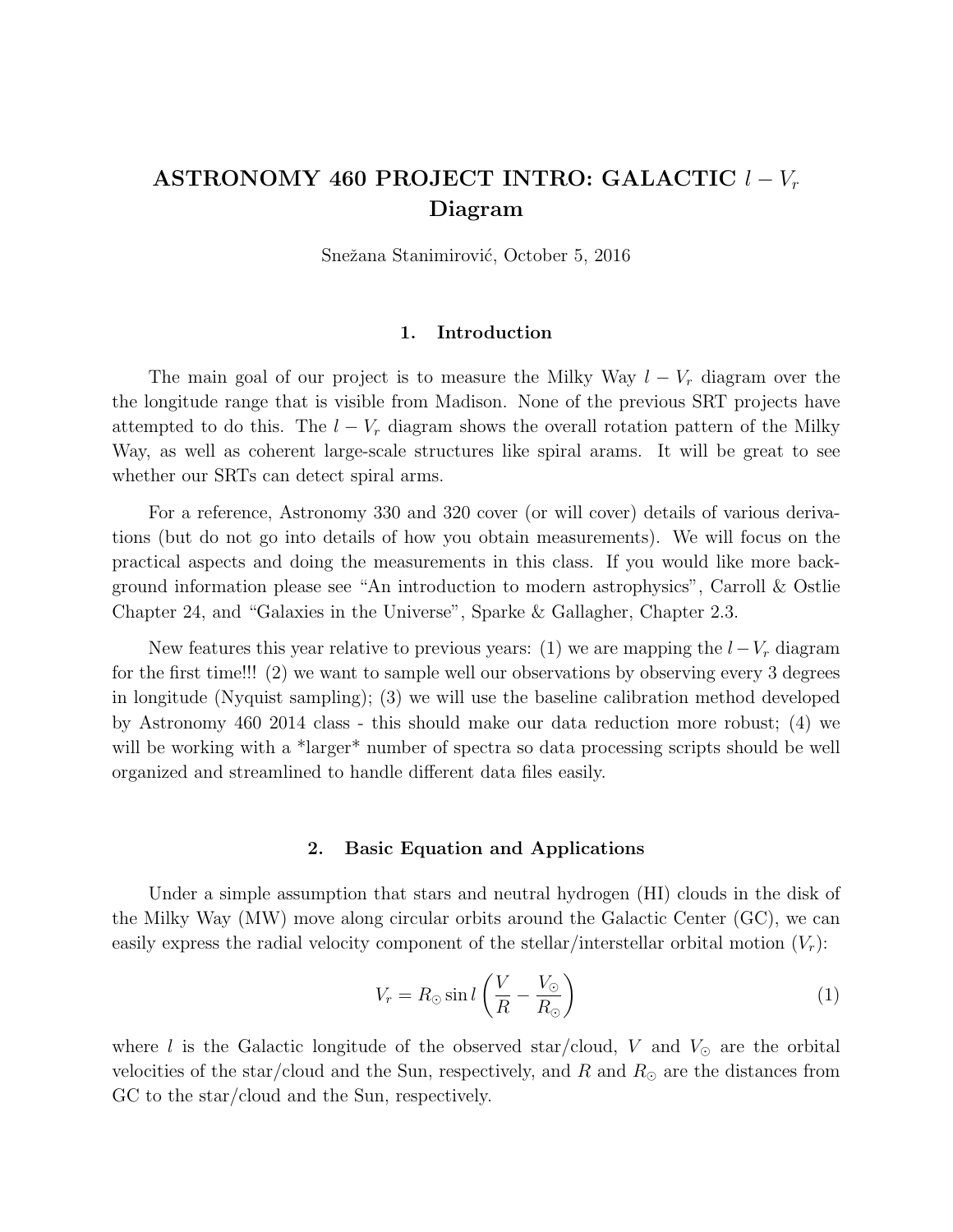This main equation is extremely useful and can be used in many ways.

If we know the Galactic rotation curve,  $V(R)$ , we can use this equation to estimate the radial velocity we expect to measure in different regions of the MW. If we plot  $V_r$  as a function of Galactic longitude l we get the  $l - V_r$  diagram (Fig. 24.10 in Carroll & Ostlie). Hydrogen clouds co-rotating with the MW disk will have a special, well-defined appearance in this digram so it is very easy to see objects that have velocities inconsistent with the Galactic rotation model (e.g. high velocity clouds that are likely being accreted from nearby galaxies, etc.). Please see class slides for examples.

If we know the Galactic rotation curve,  $V(R)$ , and we measure  $V_r$ , we can estimate the Galactocentric distance  $R$  to the particular star/cloud; this is directly related to the distance between the Sun and the star/cloud, so essentially we can get an estimate of the object's distance this way. Of course this distance estimate depends on our initial assumption of simple circular motions etc., but for many stars/clouds is the only distance estimate we can ever make so it is very important. Such distances are called "kinematic distances" as they depend on the assumed rotation curve.

If we know the Galactic rotation curve,  $V(R)$ , we can estimate the total mass of the MW  $M_R$  inclosed within a particular Galactocentric radius R:

$$
M_R = \frac{V^2 R}{G} \tag{2}
$$

where G is the gravitational constant.

The shape of the rotation curve is telling us about the distribution of mass in the MW. The MW rotation curve stays flat to about  $R = 10$  kpc, with some indication that it increases beyond this radius. According to Newtonian mechanics, if most of the mass is distributed within particular radius (as we observe that stellar disk goes up to a certain radius), than beyond this radius we would expect orbital velocity  $\propto R^{-1/2}$ . As observational data do not support this in the case of the MW and most other spiral galaxies, this suggests the existence of dark matter that extends beyond visible galaxy disks.

#### 3. Project Observations

For our project we are measuring the  $l - V_r$  diagram of the Milky Way. We can observe from Madison the longitude range from 0 to 250 degrees, and we want to space our measurements every 3 degrees. This means we will have about 83 positions, and 11 class students. Each of you will observe seven Galactic positions (I will help if additional verifications are needed). We will process and analyze individually data files, following the same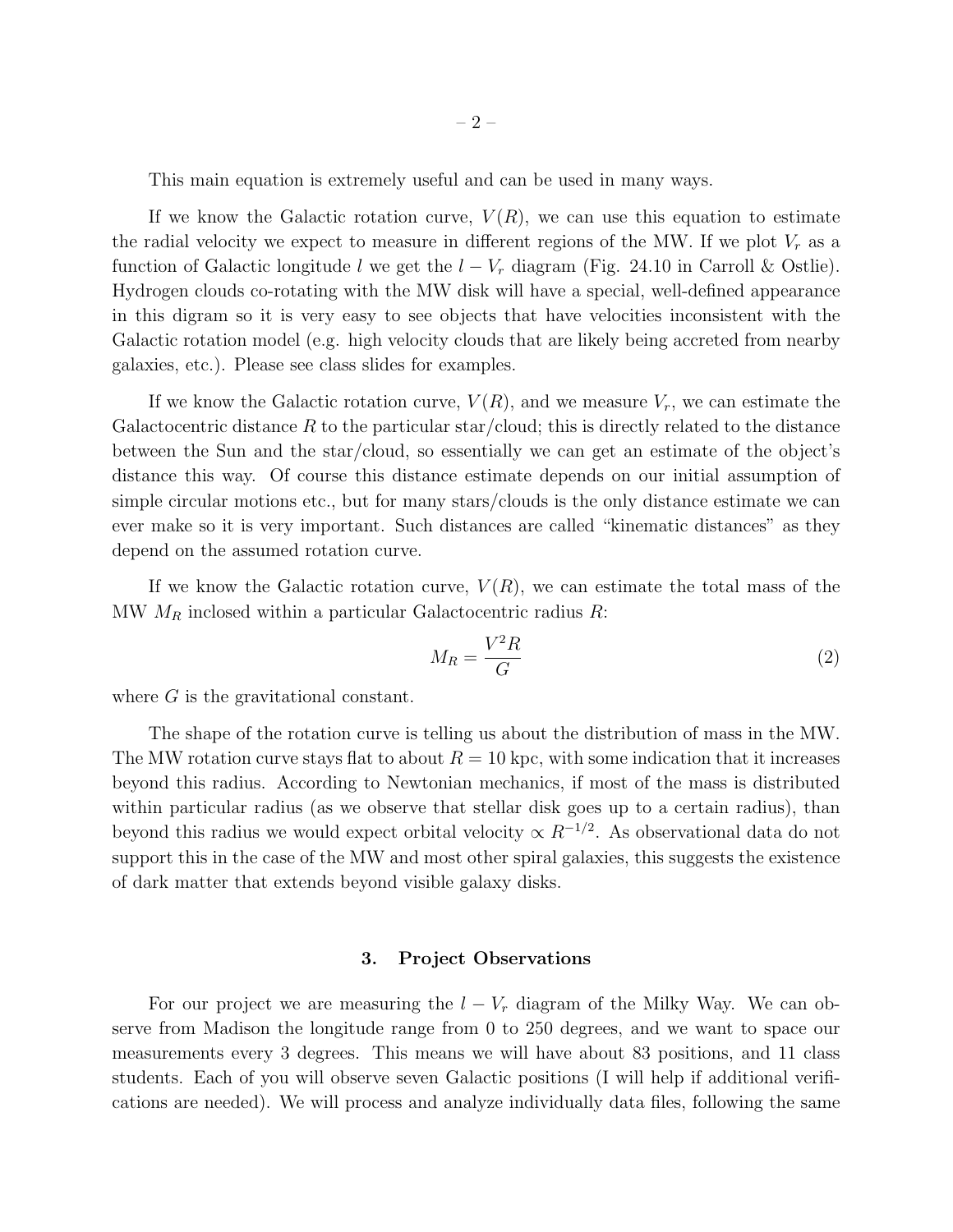data reduction strategy, and then combine all results to produce the final plot of the rotation curve.

**PLAN:** All observations are for  $b = 0$  degrees.

Eggen  $(l = 0, 3, 6, 9, 12, 15, 18 \text{ deg})$ Andersen  $(l = 21, 24, 27, 30, 33, 36, 39 \text{ deg})$ Nestingen-Palm  $(l = 42, 45, 48, 51, 54, 57, 60$  deg) Brewer  $(l = 63, 66, 69, 72, 75, 78, 81 \text{ deg})$ Beeler  $(l = 84, 87, 90, 93, 96, 99, 102 \text{ deg})$ Hillard  $(l = 105, 108, 111, 114, 117, 120, 123 \text{ deg})$ Yang  $(l = 126, 129, 132, 135, 138, 141, 144 \text{ deg})$ Keith  $(l = 147, 150, 153, 156, 159, 162, 165 \text{ deg})$ Noughani (l = 168, 171, 174, 177, 180, 183, 186 ) deg Thornton  $(l = 189, 192, 195, 198, 201, 204, 207)$  deg Kelley  $(l = 210, 213, 216, 219, 222, 225, 228)$  deg

Based on my Az/El vs LST plots, looks like the best window for our observations is around  $LST = 15-24$  hrs, which corresponds to late afternoons/evenings.

YOUR OBSERVING SCRIPT – THIS IS HOMEWORK 5: To make observing and file labeling as easy as possible, you should write seven observing scripts, one for each position. These scripts will be essentially identical, the only difference will be the file name and the position coordinates. Each script should: open a data file, set a central frequency and use observing mode 4, go to a selected Galactic position, fire a noise diode, then integrate for 300 sec, and close the observing file. Then in the same script and in exactly the same way execute additional positions.

NOTE - Most of you should be able to center observations at a frequency of 1420.405 MHz. However, at  $l = 0-50$  deg the HI spectrum is all at positive velocities. At  $l = 60-130$ deg, the HI spectrum is all at negative velocities. This means that if you center your observations at 1420.405 MHz, the observed line will be covered in one half of the observing band. By shifting your central frequency slightly you can use the observing bandwidth more efficiently. Please consider this and let me know if you need some suggestions. Also, the Simulator can be handy for deciding how exactly to center your observations.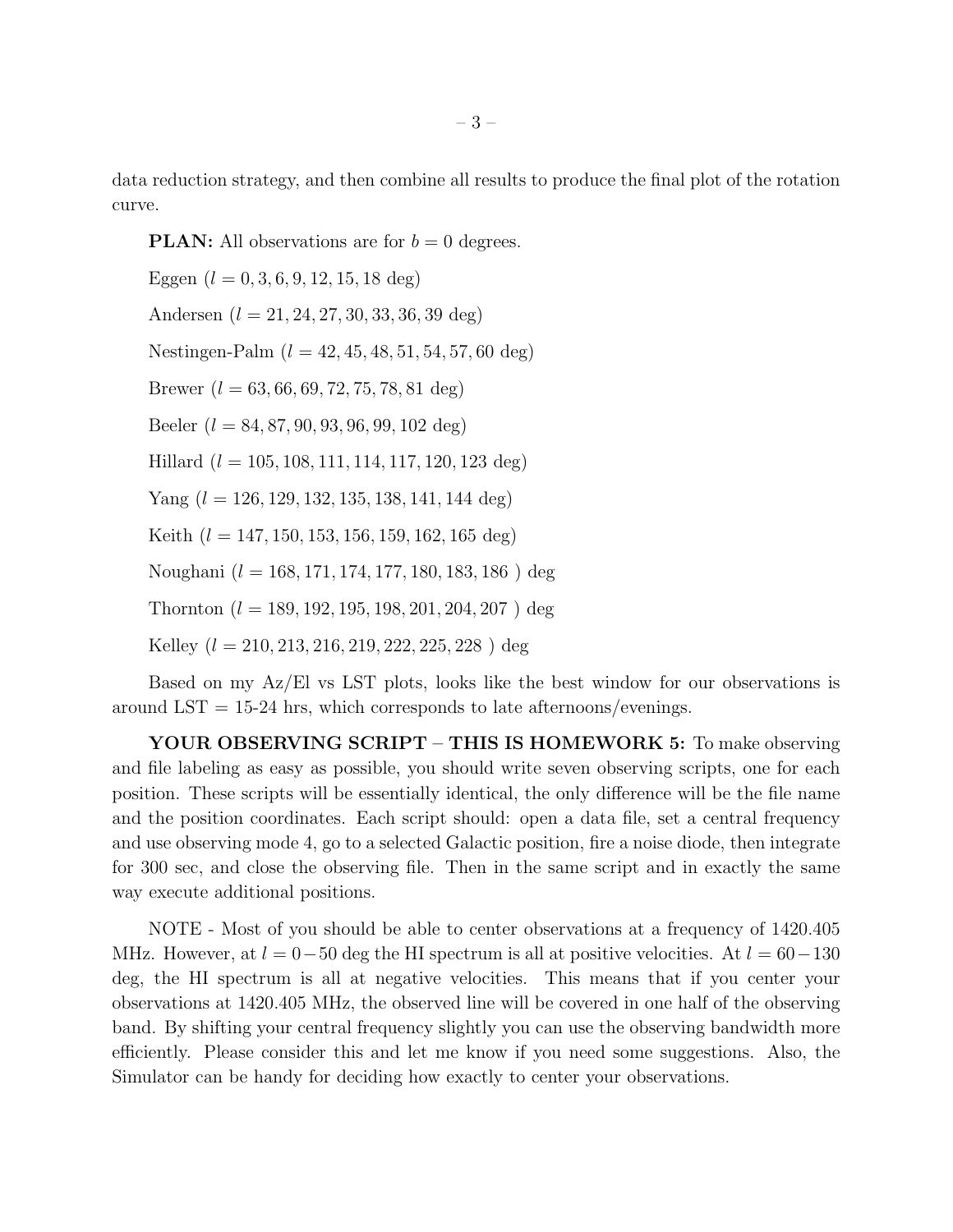## FILE NAMING:

Example command file: snez\_ $150$ .cmd;

example data file: snez l50 6sep14.rad (it's nice to know when were observations obtained in case we have to repeat them).

Please keep your files/scripts in your class directory and I will copy them from there to OBSERVER.

#### 3.1. Observing sessions

We will start observing from Oct 11 and continue throughout the semester.

#### 4. Data processing

To look at our data files, and produce final HI spectra that we will plot together as a  $l - V_r$  diagram, we will use a commercial package called IDL. We will learn and practice basics of IDL, and will then together learn how to read SRT data files within IDL.

Here is a summary of the data processing steps we will need to do for each position:

- 1. Read a data file in IDL and place data in a 2-dimensional array representing a stack of spectra (each row of the array will be a single HI spectrum).
- 2. To convert from artificial telescope units to brightness temperature, and for baseline calibration, we will use our noise diode observations. Will talk about this in class.
- 3. Average all HI spectra to produce a single HI spectrum. Your y-axis is now Brightness Temperature in units of Kelvin. Your x-axis is Frequency. Use the Doppler equation to convert from Frequency to Topocentric Radial Velocity. Topocentric means the spectrum is measured relative to our telescope. To convert from Topocentric to LSR Velocity add a velocity factor I will provide.
- 4. Using the noise diode scans calculate the spectral shape or gain function.
- 5. Produce the HI spectrum corrected for the spectral gain and plot this spectrum as a function of the LSR velocity. Make a nice plot of the resultant HI spectrum.
- 6. At the end we will map/grid all spectra into a data cube to examine the  $l-V_r$  structure.

We will discuss all these details in class step by step!